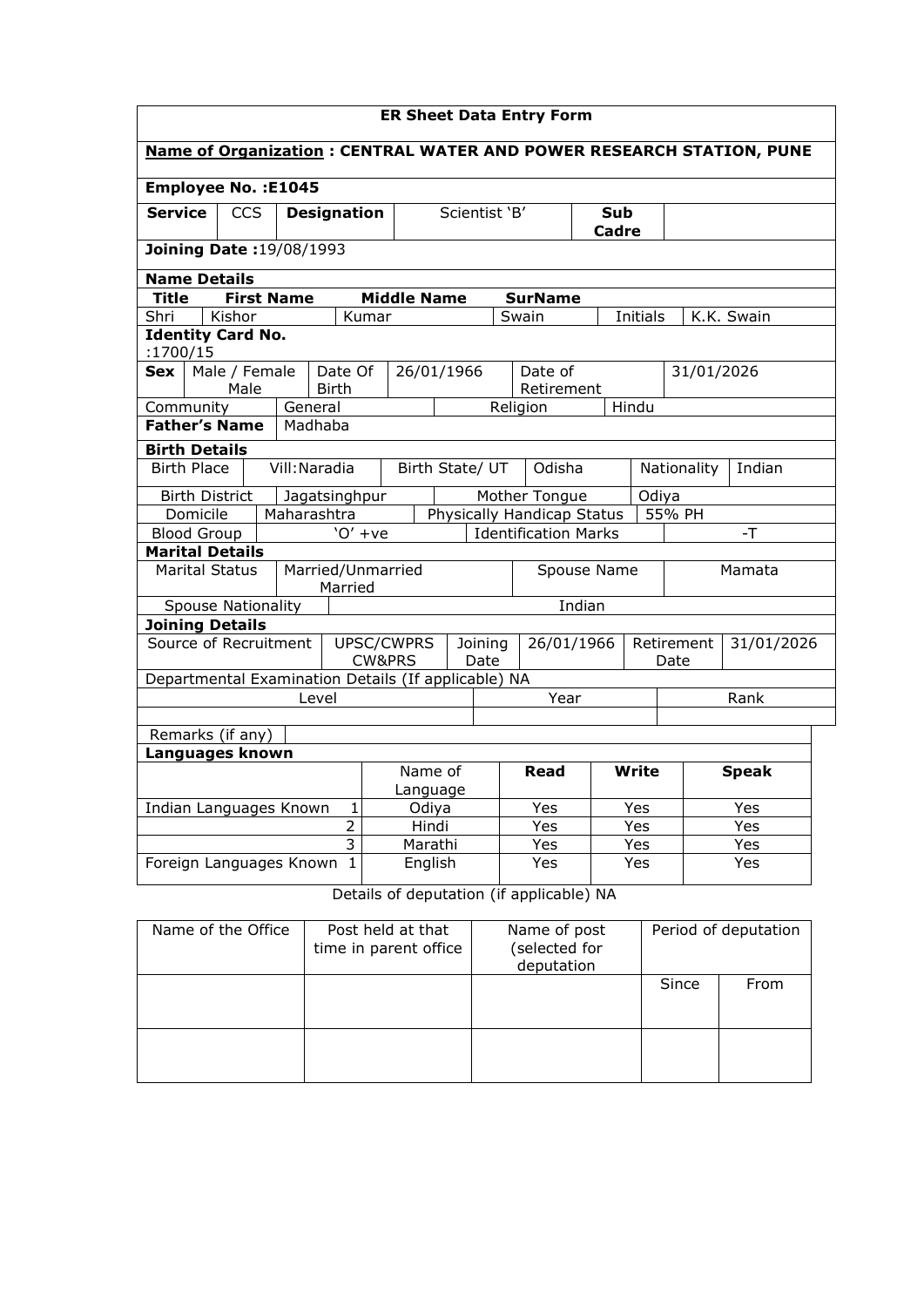## Details of Foreign Visit NA

| SI.<br>No. | Place of Visit | Date of<br>visit | Post held at<br>that time | Whether it<br>is a<br>personal or<br>official visit | Details of visit |
|------------|----------------|------------------|---------------------------|-----------------------------------------------------|------------------|
|            |                |                  |                           |                                                     |                  |

## Transfer/Posting Detail (if applicable) NA

| Place                                                                                                                        |                 | Period of posting |                       |                                         |                             |               |                         |       |                                                        |                  |
|------------------------------------------------------------------------------------------------------------------------------|-----------------|-------------------|-----------------------|-----------------------------------------|-----------------------------|---------------|-------------------------|-------|--------------------------------------------------------|------------------|
|                                                                                                                              |                 |                   |                       | Since                                   |                             |               |                         | From  |                                                        |                  |
|                                                                                                                              |                 |                   |                       |                                         |                             |               |                         |       |                                                        |                  |
| Qualification (Use extra photocopy sheets for multi qualifications, experience, training, awards details)                    |                 |                   |                       |                                         |                             |               |                         |       |                                                        |                  |
| Qualification                                                                                                                |                 |                   |                       |                                         | Discipline                  |               |                         |       |                                                        | Specialization 1 |
| M.Sc                                                                                                                         |                 |                   |                       |                                         | <b>Analytical Chemistry</b> |               |                         |       |                                                        |                  |
| $\overline{Y}$ ear                                                                                                           |                 |                   | Division              |                                         |                             | CGPA/ % Marks |                         |       |                                                        | Specialization 2 |
| 1987                                                                                                                         |                 |                   | 1 <sub>st</sub>       |                                         |                             | 71%           |                         |       |                                                        |                  |
| Institution                                                                                                                  |                 |                   | University            |                                         |                             |               | Place                   |       |                                                        | Country          |
|                                                                                                                              |                 |                   |                       |                                         |                             |               |                         |       |                                                        |                  |
| <b>Experience</b>                                                                                                            |                 |                   |                       |                                         |                             |               |                         |       |                                                        |                  |
|                                                                                                                              | Type of Posting |                   |                       |                                         |                             |               |                         | Level |                                                        |                  |
|                                                                                                                              |                 |                   |                       |                                         |                             |               |                         |       |                                                        |                  |
| Permanent<br>Designation                                                                                                     |                 |                   |                       | Group 'A'<br><b>Present Position</b>    |                             |               |                         |       |                                                        |                  |
| Scientist 'B'                                                                                                                |                 |                   |                       | Scientist 'B'                           |                             |               |                         |       |                                                        |                  |
|                                                                                                                              |                 |                   |                       | Department                              |                             |               |                         |       |                                                        |                  |
| Ministry<br>WoRRD&GR                                                                                                         |                 |                   |                       | <b>WgAM Division</b>                    |                             |               |                         |       |                                                        |                  |
|                                                                                                                              | Office          |                   |                       |                                         |                             |               |                         | Place |                                                        |                  |
|                                                                                                                              | CW&PRS, Pune    |                   |                       |                                         |                             |               |                         |       |                                                        |                  |
| Experience Subject                                                                                                           |                 |                   |                       | Khadakwasala, Pune<br>Period of Posting |                             |               |                         |       |                                                        |                  |
| Major                                                                                                                        |                 |                   |                       | Minor                                   |                             |               |                         | From  |                                                        | To               |
|                                                                                                                              |                 |                   |                       |                                         |                             |               |                         |       |                                                        |                  |
| Note:-Refer the Annexure to fill above Major, Minor Subjects and below given training subject<br>(minimum 1 week & above) NA |                 |                   |                       |                                         |                             |               |                         |       |                                                        |                  |
| Training                                                                                                                     |                 |                   |                       |                                         |                             |               |                         |       |                                                        |                  |
| <b>Training Year</b>                                                                                                         |                 |                   | <b>Training Name</b>  |                                         |                             |               | <b>Training Subject</b> |       |                                                        |                  |
|                                                                                                                              |                 |                   |                       |                                         |                             |               |                         |       |                                                        |                  |
| Level                                                                                                                        |                 |                   | Institute Name, Place |                                         |                             |               |                         |       | Field Visit Country   Field Visit Place (within India) |                  |
|                                                                                                                              |                 |                   |                       |                                         |                             |               |                         |       |                                                        |                  |
| Sponsoring Authority                                                                                                         |                 |                   | Period of Training    |                                         |                             |               | Duration                |       | Result                                                 |                  |
| From                                                                                                                         |                 |                   |                       | To                                      |                             | in Weeks)     |                         |       | Qualified                                              |                  |
|                                                                                                                              |                 |                   |                       |                                         |                             |               |                         |       |                                                        | Not Qualified    |
|                                                                                                                              |                 |                   |                       |                                         |                             |               |                         |       |                                                        |                  |